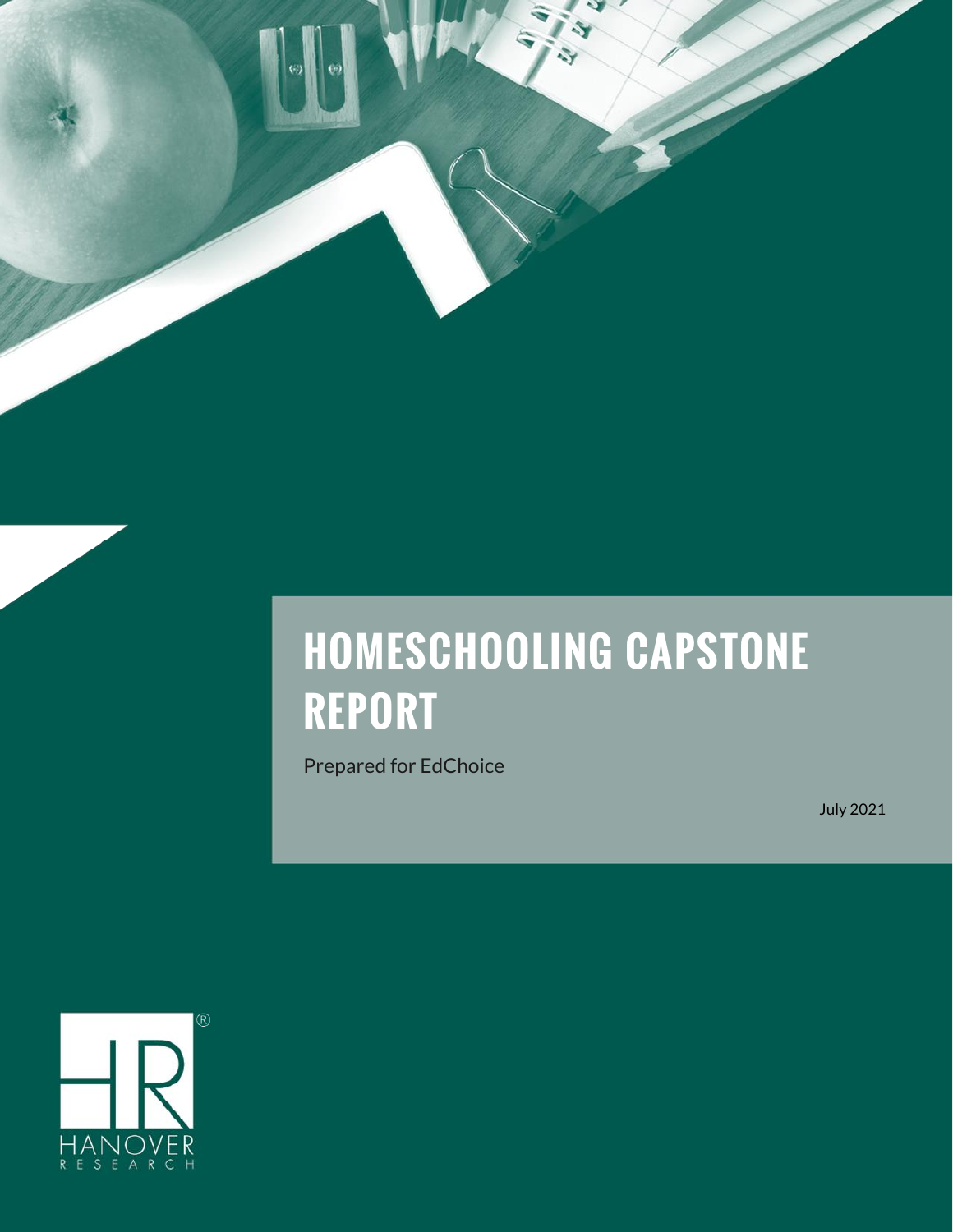# **TABLE OF CONTENTS**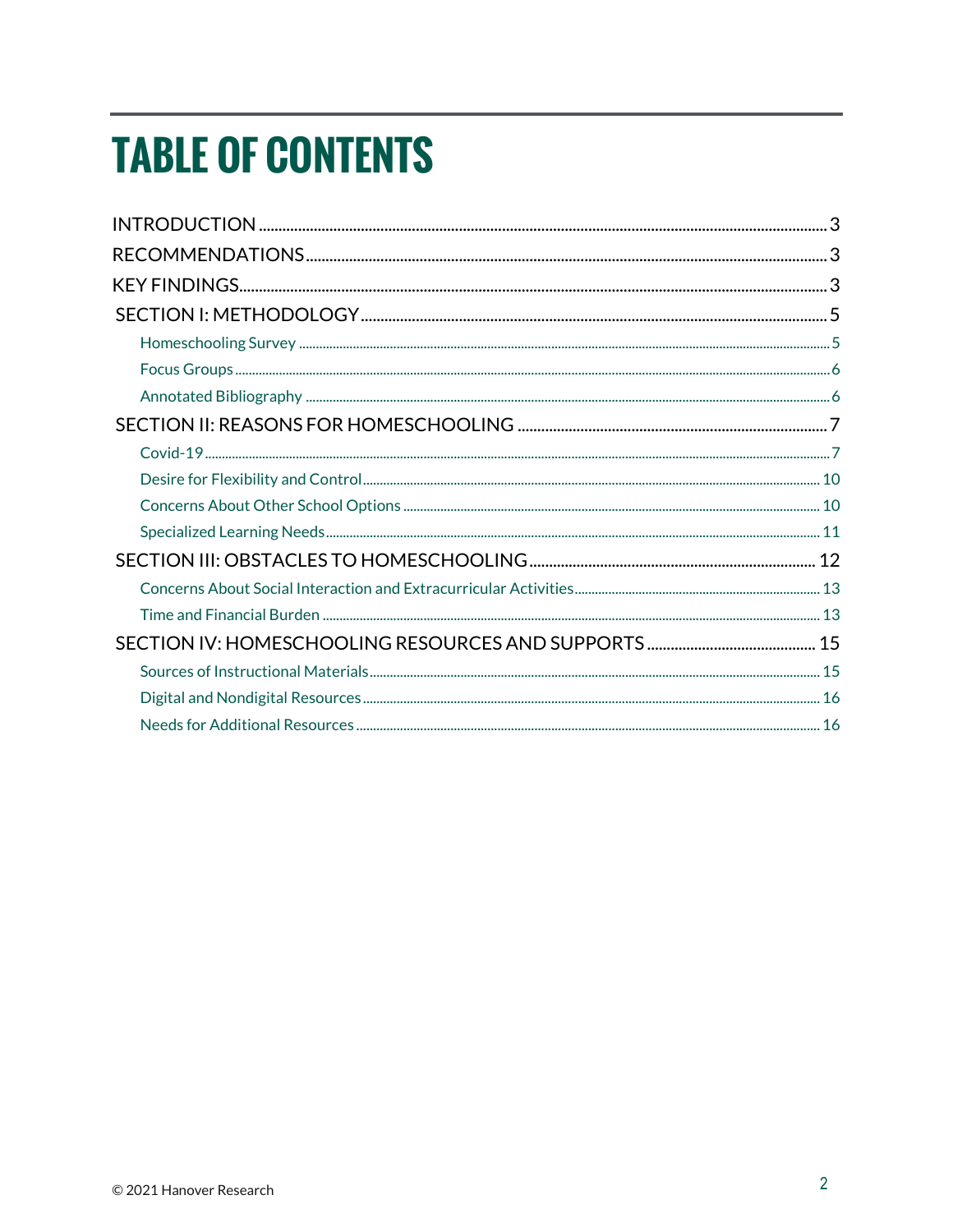# <span id="page-2-0"></span>INTRODUCTION

This document summarizes findings from a series of reports prepared by Hanover Research (Hanover) on behalf of EdChoice to understand the changing landscape of families who are interested in homeschooling, pods, and new forms of microschooling. This research sequence included:

- An annotated bibliography compiling the most recent available secondary research and best practices related to pods and microschooling;
- $\blacksquare$ A market research survey of current homeschoolers and families interested in homeschooling; and
- Focus groups with homeschoolers and families who had personalized their children's learning over the past year.

# <span id="page-2-1"></span>RECOMMENDATIONS

Based on our findings, Hanover Research suggests that EdChoice consider the following recommendations.

**Facilitate collaboration and communication among homeschooling families**. Focus group participants identify social networks and other homeschool families as key resources for instructional support and socialization.

Ő

 $\overline{\mathsf{Q}}$ 

**Provide supports for families of children with special needs**. These families are often interested in homeschooling because they do not believe their children's needs can be met in public schools but face additional challenges in setting up effective routines.

**Provide a centralized hub with validated resources and opportunities to connect with other homeschooling families and educational experts**. Both homeschooling parents and parents who have personalized their children's learning during the COVID-19 pandemic express interest in an online hub that will allow them to access vetted instructional materials, network and collaborate with other parents, and receive advice

# <span id="page-2-2"></span>KEY FINDINGS

**Interest in homeschooling has increased substantially due to the COVID-19 pandemic, with the potential for long-term growth in homeschooling**. Respondents to the homeschooling market survey provided higher ratings of homeschooling during the pandemic than public, private, or charter schools, and 70 percent of all respondents to the homeschooling market survey report that they either began homeschooling or considered homeschooling during the pandemic. The homeschooling market survey finds that 47 percent of homeschooling respondents are very or extremely likely to continue homeschooling even if schools return to fully in-person learning during the 2021-2022 school year, including 51 percent of current homeschool parents and 26 percent of parents who have not previously homeschooled.

**Parents identify greater flexibility and control over their child's education as a key motivation to homeschool**. The homeschooling market survey finds that 68 percent of homeschooling parents cite wanting to have more flexibility and individual attention as very or extremely important motivations to homeschool, while 58 percent cite a desire for more control over what their children learn. Focus group participants note that they customize the structure and instructional strategies of homeschooling to meet the individual needs of their children.

**Parents often explore homeschooling after experiencing challenges in other school**   $\bigcup$ **environments**. Focus group participants report changing to homeschooling after their children experienced academic or social-emotional challenges, or due to broader concerns about school climate and safety. Survey results suggest that homeschooling improves academic and social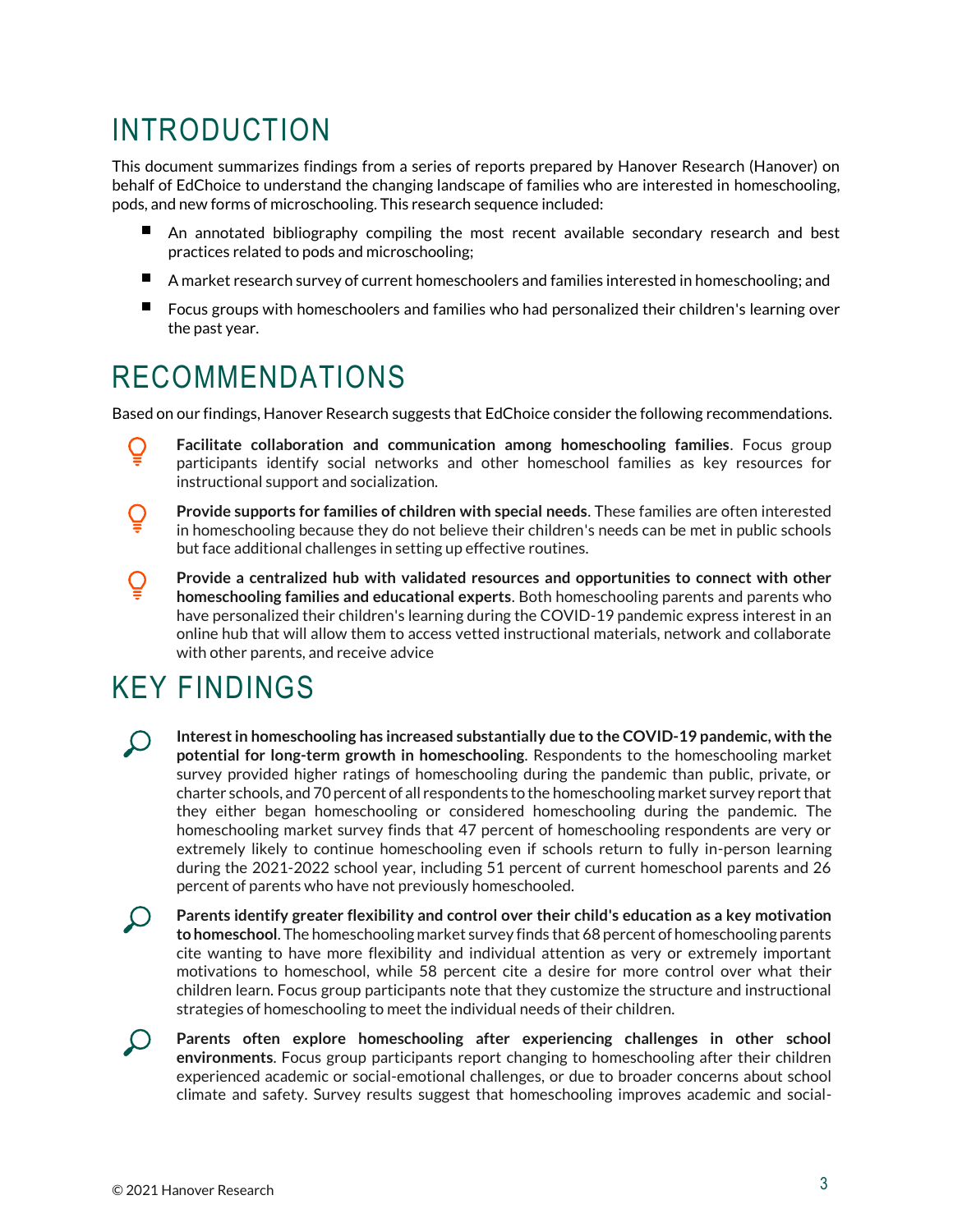emotional outcomes, as 68 percent of homeschooling survey respondents report identifying learning more as a moderate or major benefit of homeschooling, and 65 percent reporting more enjoyment of and interest in learning as a moderate or major benefit.

**Parents use a combination of digital and non-digital supplementary learning resources to meet students' individual needs and ensure an appropriate level of screen time**. Parents report that digital resources provide a break from parent-directed instruction for older students and are more engaging for younger students while benefiting students with motor delays that make hands-on projects difficult. However, some parents express concerns about excessive screen time and rely on non-digital resources to facilitate hands-on learning.



**Parents rely heavily on networking with other homeschool parents for both socialization and information about curriculum and instruction**. Experienced homeschool parents report partnering with other homeschool parents to share instructional duties in homeschooling co-ops or learning pods and use social media to network with other homeschooling parents. Parents in the personalized learning focus group appear somewhat more reliant on existing social networks, but some report forming ad hoc learning pods.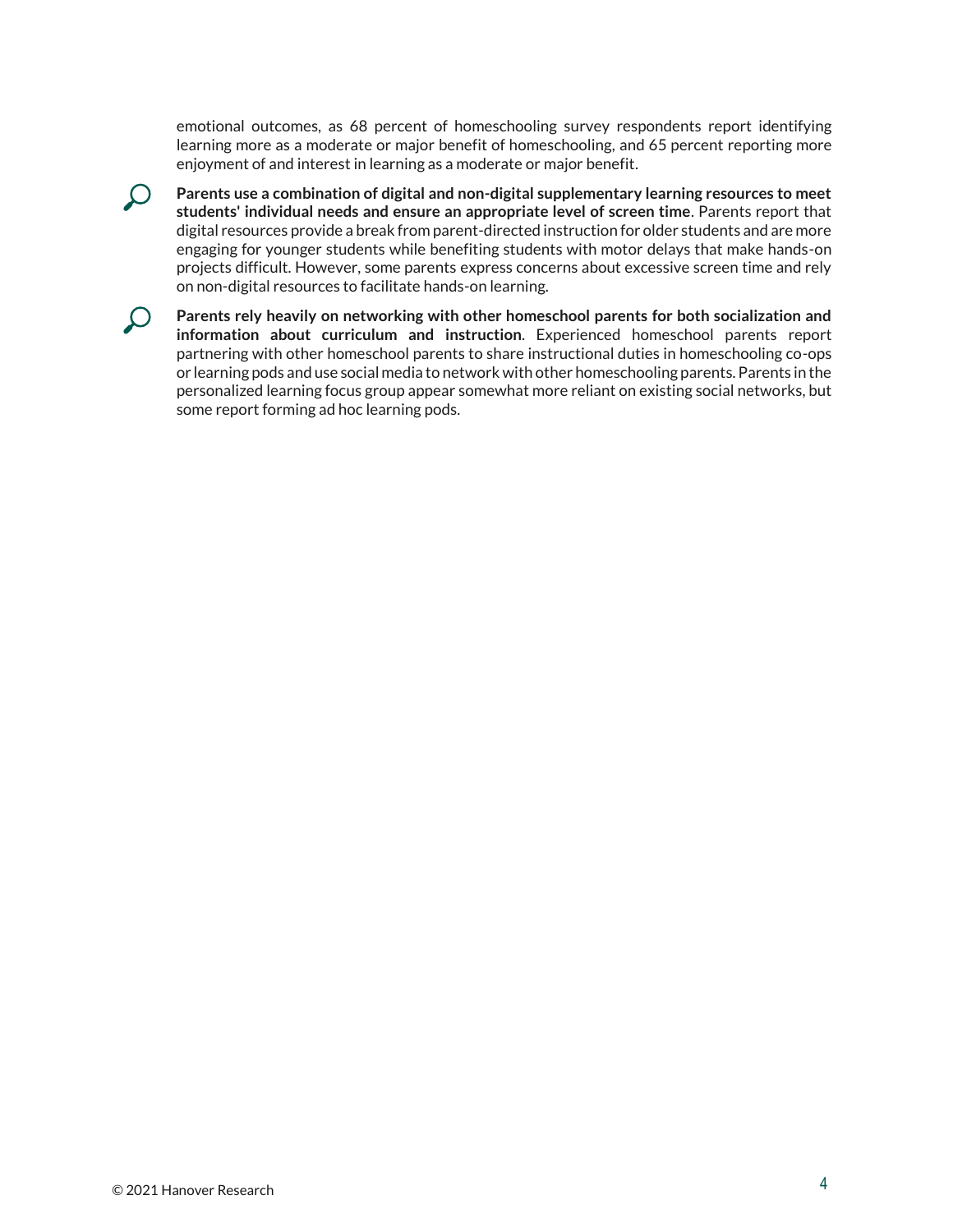# <span id="page-4-0"></span>**SECTION I: METHODOLOGY**

In this section, Hanover discusses the methodology used to examine trends in homeschooling and personalized learning. This section begins by reviewing the methodology used to conduct the homeschooling survey before discussing the homeschooling focus groups, which drew on samples identified by the survey. This section concludes with a brief review of the methodology used to create the annotated bibliography.

## <span id="page-4-1"></span>**HOMESCHOOLING SURVEY**

Hanover administered the homeschooling survey in February of 2021 using the Qualtrics survey platform. Participants were recruited through a third-party panel vendor and were required to meet the qualifications listed in Figure 1.1. Respondents who did not meet these qualifications or who provided invalid responses were removed from the sample.





Source: Homeschooling Market Survey

The survey obtained a total valid sample of 1,266 respondents, although sample sizes vary across questions where some questions only pertain to a subset of respondents.

| <b>CHARACTERISTIC</b>               | <b>PERCENT OF RESPONDENTS</b> |  |  |  |
|-------------------------------------|-------------------------------|--|--|--|
| <b>Gender Identity</b>              |                               |  |  |  |
| Female                              | 64%                           |  |  |  |
| Male                                | 35%                           |  |  |  |
| Non-binary/Gender non-conforming    | 0%                            |  |  |  |
| Prefer not to respond               | 0%                            |  |  |  |
| Not listed/Prefer to self-describe  | 0%                            |  |  |  |
| Race/Ethnicity                      |                               |  |  |  |
| White                               | 75%                           |  |  |  |
| Hispanic or Latin(o/a/x)            | 13%                           |  |  |  |
| <b>Black or African-American</b>    | 10%                           |  |  |  |
| Asian                               | 6%                            |  |  |  |
| American Indian or Alaskan Native   | 2%                            |  |  |  |
| Native Hawaiian or Pacific Islander | 0%                            |  |  |  |
| Middle Eastern or North African     | 0%                            |  |  |  |
| Not listed/Prefer to self-describe  | 1%                            |  |  |  |
| Prefer not to respond               | 1%                            |  |  |  |
| <b>Household Income</b>             |                               |  |  |  |
| Under \$25,000                      | 14%                           |  |  |  |
| \$25,000 to \$49,999                | 21%                           |  |  |  |

#### **Figure 1.2: Homeschooling Survey Respondent Characteristics**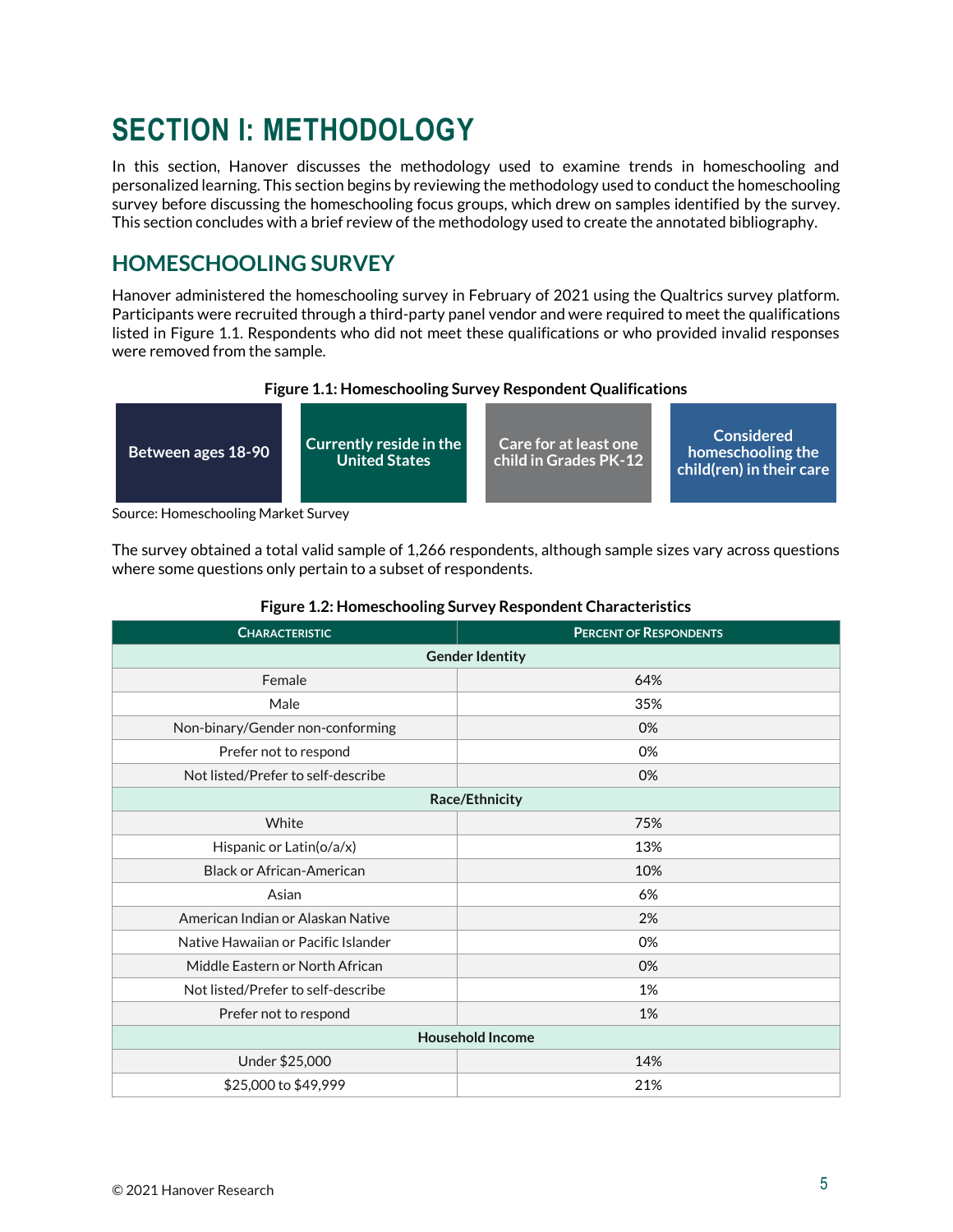| <b>CHARACTERISTIC</b>  | <b>PERCENT OF RESPONDENTS</b> |  |  |
|------------------------|-------------------------------|--|--|
| \$50,000 to \$74,999   | 21%                           |  |  |
| \$75,000 to \$99,999   | 16%                           |  |  |
| \$100,000 to \$149,999 | 16%                           |  |  |
| \$150,000 to \$199,999 | 5%                            |  |  |
| \$200,000 or more      | 4%                            |  |  |
| Not sure               | 0%                            |  |  |
| Prefer not to respond  | 3%                            |  |  |

## <span id="page-5-0"></span>**FOCUS GROUPS**

Hanover used the national homeschooling survey to identify focus group participants. The survey asked respondents if they would be interested in participating in a focus group to further discuss the topic and were invited to participate in either the homeschooling or personalized learning focus group depending on whether they indicated having experience with homeschooling. In March and April of 2021, Hanover conducted three homeschool focus groups with a total of 15 participants and three personalized learning focus groups with a total of 27 participants.

## <span id="page-5-1"></span>**ANNOTATED BIBLIOGRAPHY**

Hanover created an annotated bibliography to examine the available secondary research on learning pods and similar small-group supports created by families in response to the COVID-19 pandemic. To understand the different models of pods and micro-schools, their effectiveness, and associated best practices, Hanover conducted a targeted search leveraging the sources listed in Figure 1.3.

#### **Figure 1.3: Sample Data Sources**



After identifying secondary resources on pods and micro-schools, Hanover synthesized details based on alignment with EdChoice's interests and prepared an Excel workbook that provides background information and a hyperlink to each source and summarizes the source's findings. Depending on the availability of information, summaries address:

- The pod or micro-schooling approach described in the source,
- $\blacksquare$ Whether the source presents evidence of effectiveness and what areas of impacts on students it examines, and
- What strategies the source identifies as beneficial.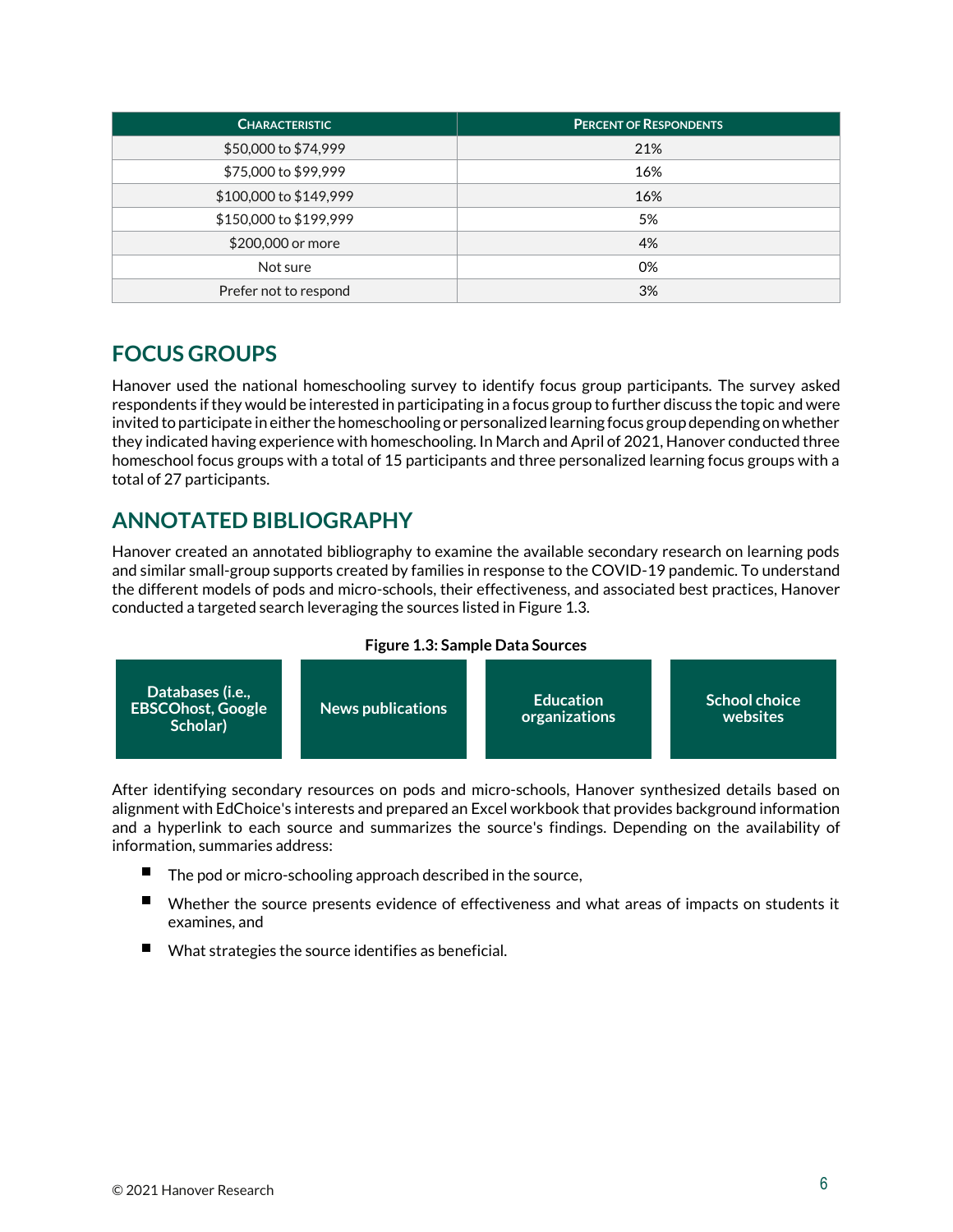# <span id="page-6-0"></span>**SECTION II: REASONS FOR HOMESCHOOLING**

**Current homeschoolers refer to the COVID-19 pandemic, the benefits of increased flexibility and attention, concerns about other school options, and specialized learning needs as major motivators for choosing to homeschool.** Figure 2.1 presents homeschooling market survey respondents' ratings of the importance of various factors in their decision to homeschool their child. The COVID-19 pandemic was by far the largest factor referenced, with 78 percent of current homeschoolers rating this factor as very or extremely important. This finding suggests that the pandemic substantially increased interest in homeschooling. Current homeschoolers also cite a desire for increased flexibility and individual attention, concerns about other school options, and accommodations for specialized learning needs as factors in their decision to homeschool. A smaller majority of respondents cite concerns about religious instruction or the political aspects of public schools.



#### **Figure 2.1: How important were the following factors in your decision to homeschool your child?**

Source: Homeschooling Market Survey

### <span id="page-6-1"></span>**COVID-19 PANDEMIC**

COVID-19 significantly increased interest in homeschooling, with 70 percent of all respondents to the homeschooling market survey reporting that they either began homeschooling or considered homeschooling during the pandemic. Among the 14 percent of respondents who began homeschooling before the pandemic, 31 percent report that their homeschooling experience improved during the pandemic. Parents in the personalized learning focus groups note that they were effectively forced to engage more with their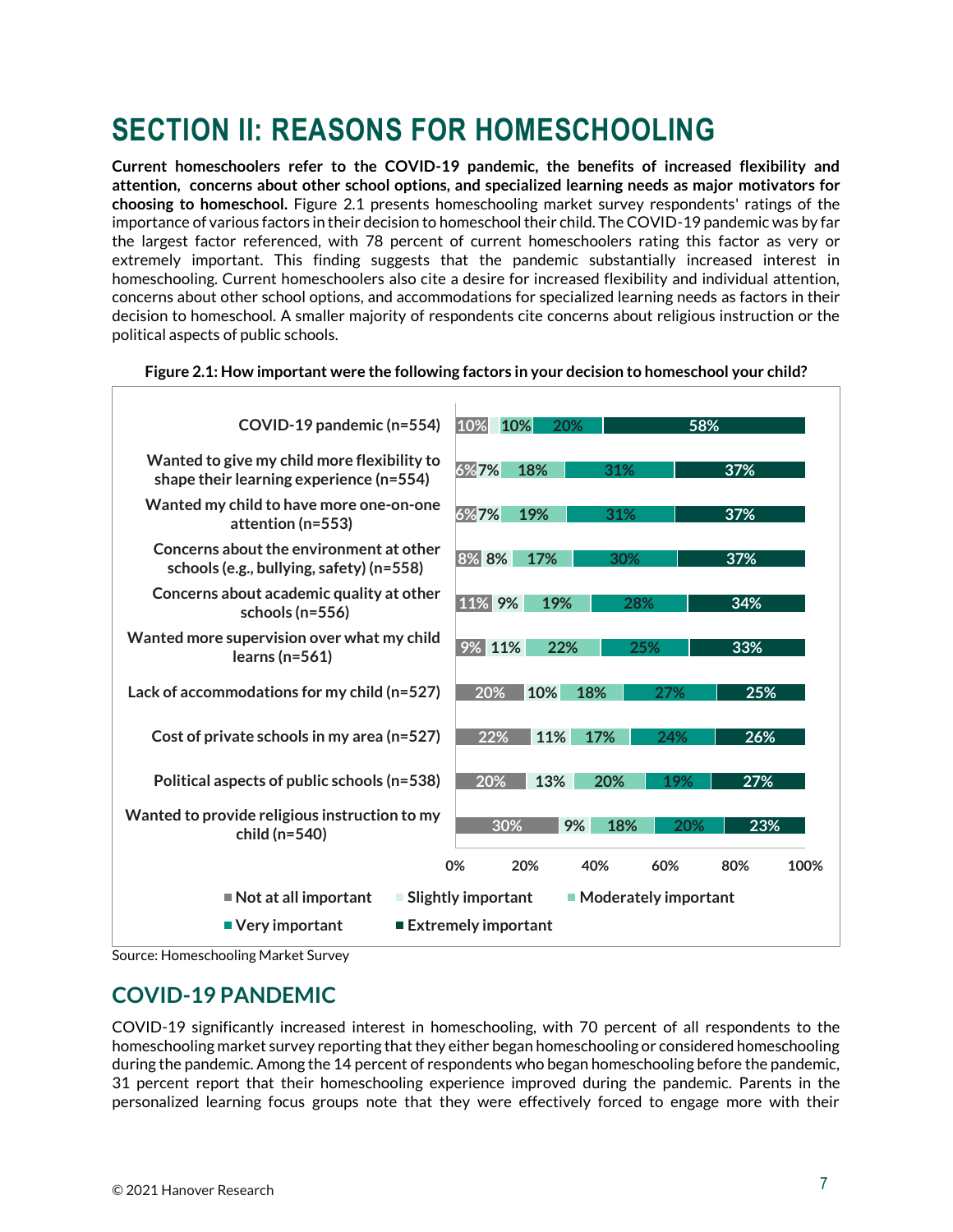children's learning due to the transition to remote learning. Figure 3.1 presents respondents' ratings of the impact of COVID-19 on their interest in homeschooling.



**Figure 2.2: How did the COVID-19 pandemic affect your interest in homeschooling?**

Source: Homeschooling Market Survey

**Evidence suggests that the increased interest in school options will continue following the COVID-19 pandemic**. Although most participants in the personalized learning focus groups welcome a safe return to in-person learning, some parents of middle and high school students prefer to continue learning remotely after finding that they did well in a remote environment or because they were not emotionally prepared to return to in-person learning. Parents who plan to

**I've been more immersed with it. I really appreciate the teachers, and I know how I can help him more.**

*–Parent (K, 5th & 12th grades)*

return to in-person schooling report that they will remain more engaged with their children's learning after gaining awareness of their learning needs during the pandemic. This engagement includes both support for learning at home and advocacy at school. Personalized learning focus group participants report realizing that their children's needs were not being addressed, in large part because teachers are not aware of those needs. As a result, parents plan to work more closely with schools to ensure that their children's needs are understood and met. Some parents plan to focus on communicating their children's needs, while others plan to advocate more forcefully for their children.

Similarly, the homeschooling market survey finds that 47 percent of homeschooling respondents are very or extremely likely to continue homeschooling even if schools return to fully in-person learning during the 2021- 2022 school year, including 51 percent of current homeschool parents and 26 percent of parents who have not previously homeschooled. As shown in Figure 2.3, respondents provide higher ratings of the quality of homeschooling options than other forms of education.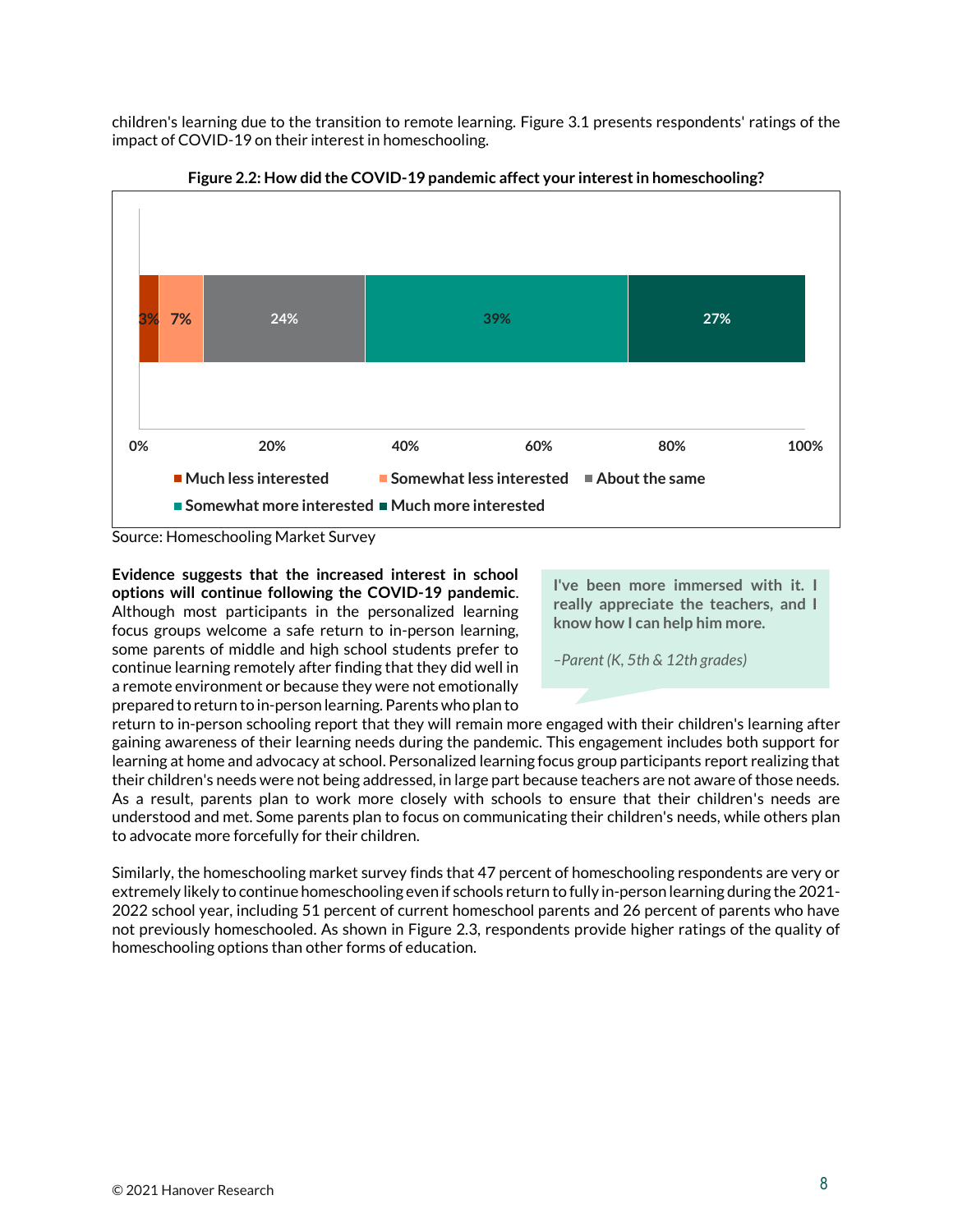



Source: Homeschooling Market Survey

As shown in Figure 2.4, respondents believe that the nation should use COVID-19 as an opportunity to rethink education and experiment with new models such as learning pods. Specifically, 58 percent of respondents slightly or strongly support programs such as school vouchers that support families in paying for private school tuition and other education services. In addition, 24 percent of respondents are very or extremely favorable toward a hybrid homeschool model, while 18 percent are not at all favorable toward a hybrid model.





Source: Homeschooling Market Survey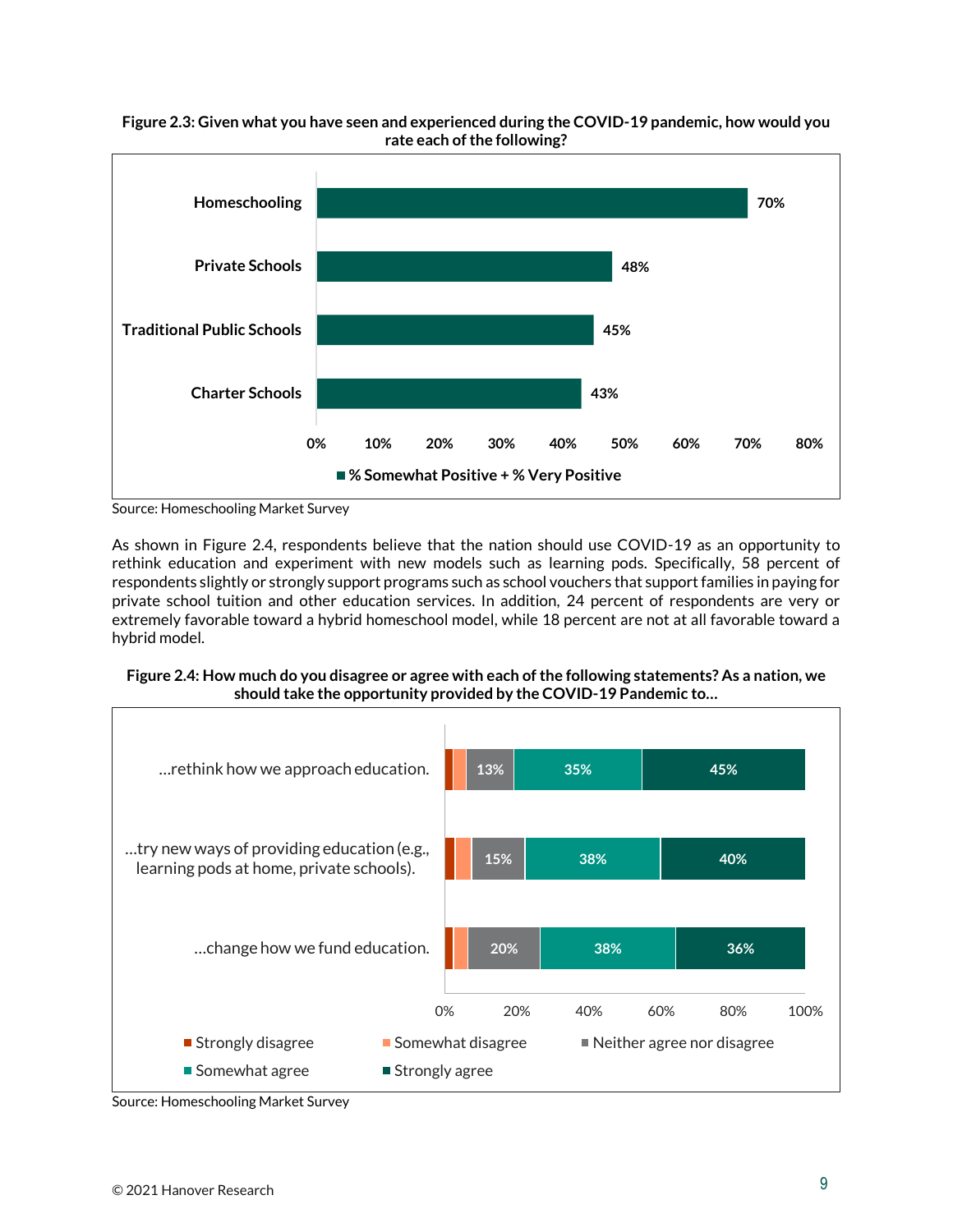### <span id="page-9-0"></span>**DESIRE FOR FLEXIBILITY AND CONTROL**

Survey respondents cite a desire for increased flexibility and the ability to control their children's learning experiences as motivations for homeschooling. Likewise, participants in the homeschool focus groups who began homeschooling before the COVID-19 pandemic cite the importance of direct oversight and involvement in their children's learning. For example, one parent of students in Grades 1 and 3 reported:

GG I have been homeschooling from the beginning. When my oldest was old enough for Kindergarten, me and my husband decided that we did not want to send our kids to a public school, and we couldn't afford private school. We wanted to be in control of what our kids could and could not learn and how they were taught and wanted them to learn the way that they needed to learn.

**There's really no right or wrong way to homeschool your kid. It's whatever fits their needs.**

*–Parent (1 st and 3rd grades)*

Focus group participants note that they customize the structure and instructional strategies of homeschooling to meet the individual needs of their children. Parents may rely on synchronous virtual learning resources or guide their students using a purchased curriculum. In many cases, parents combine resources from multiple publishers to emphasize information that is particularly important to them and provide additional support in subjects their children find challenging.

However, respondents report that their flexibility to select curriculum and instructional materials is constrained by state requirements. These requirements vary by state, and some states are less restrictive than others. Notably, secondary research suggests that some states are in the process of revising regulations related to homeschooling to address issues posed by learning pods and micro-schools.<sup>1</sup> EdChoice should include up-to-date information on state regulations in its guidance for homeschool families.

# <span id="page-9-1"></span>**CONCERNS ABOUT OTHER SCHOOL OPTIONS**

Responses to the homeschooling market survey suggest that concerns about the academic quality and environment at other schools motivate parents to consider homeschooling. Findings from homeschool focus groups confirm this trend. Some homeschool parents in the focus groups report that they decided to homeschool because they were dissatisfied with the quality of their local public schools but could not afford tuition for private schools. For example, a parent of a Grade 3 student reported concerns about class sizes and a specific teacher in their previous school, noting:

GG Kids were struggling in learning, and her grades were starting to fail. She did not want to have to deal with that teacher.

Focus group participants also report trying homeschooling in response to social-emotional and academic challenges their children experienced in the early elementary grades. For example, one parent reports that teachers recommended they homeschool their son because he faced challenges engaging with other students in Kindergarten. Another parent homeschooled their daughter after she experienced challenges adjusting to the classroom environment in Kindergarten. This family successfully returned to a public school at the daughter's request after two years of homeschooling.

<sup>1</sup> Butcher, J. "Protecting Learning Pods: A 50-State Guide to Regulations Threatening the Latest Education Innovation." State Policy Network, 2020. https://spn.org/wp-content/uploads/2020/11/Protecting-Learning-Pods-Report.pdf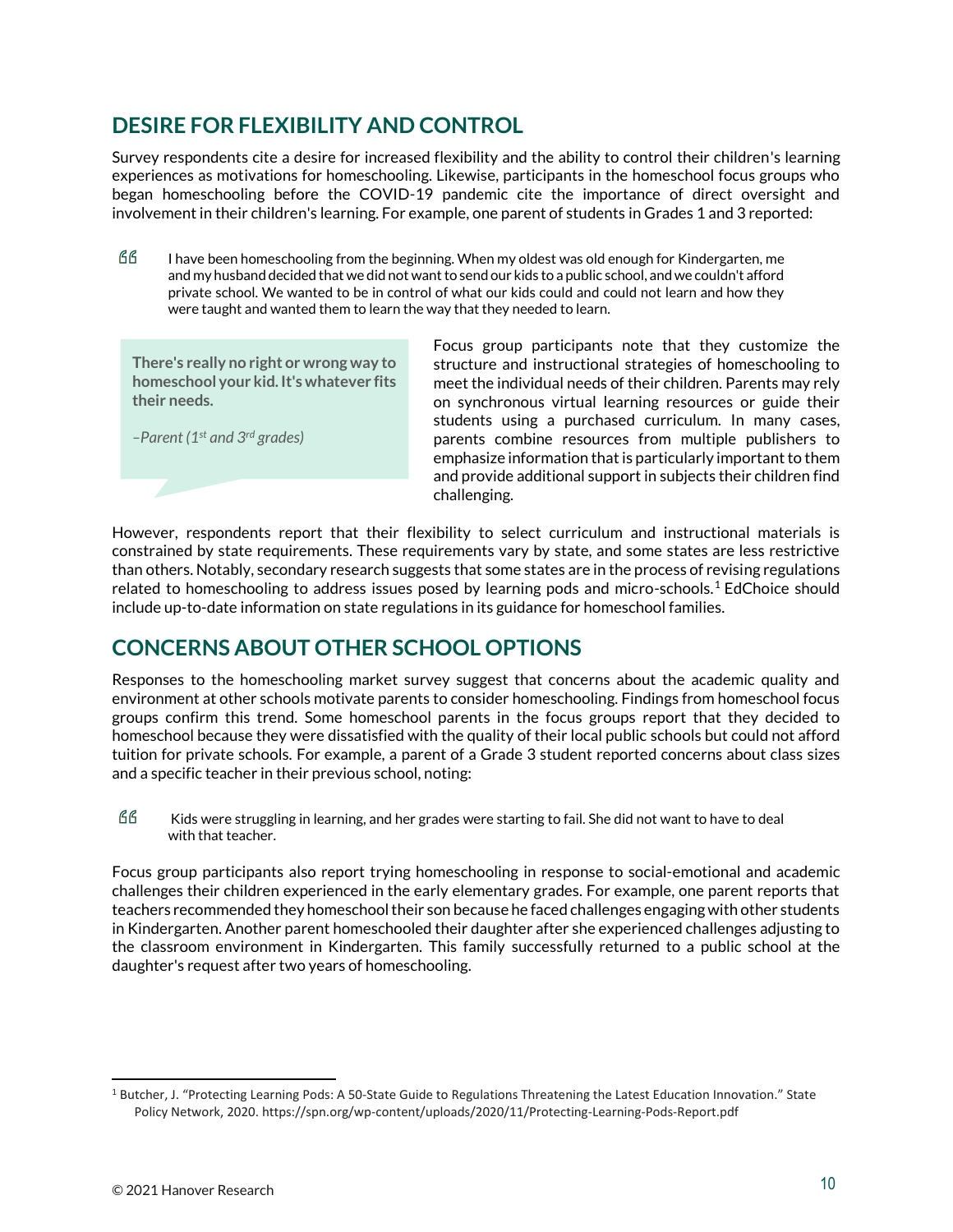In addition to academic concerns, focus group participants cite concerns about school safety and negative

peer influences. One parent reported deciding to homeschool their daughter, now in Grade 10, after "she started running with some of the bad group of kids" in traditional public school. This parent reported that their daughter's grades improved substantially after transitioning to online learning.

**We were just concerned with what a child can get into and wreck their life.**

*–Parent (6 th, 8th, 9th, and 11th grades)*

Participants in the personalized learning focus groups also reported that they decided to personalize their children's learning after observing declines in academic performance, engagement with online learning, or social-emotional wellbeing. Other parents reported observing their children's online classes and deciding that instruction was inadequate. For example, one parent of a Grade 5 student reported that:

Distance learning gave us a chance to shadow the classroom and see what was actually going on. Some of it was quite disappointing. I think the technology enabled the teachers to take the easy way out.

**Some evidence suggests that homeschooling options result in improvements to academic and socialemotional outcomes**. Sixty-eight percent of homeschooling respondents to the homeschooling market survey report identify learning more as a moderate or major benefit of homeschooling, while 65 percent report more enjoyment of and interest in learning as a moderate or major benefit. Respondents also report positive social-emotional outcomes from homeschooling, with 68 percent of respondents identifying increased happiness as a benefit of homeschooling and 60 percent of respondents identifying improved behavior as a moderate or major benefit.

#### <span id="page-10-0"></span>**SPECIALIZED LEARNING NEEDS**

Some homeschooling survey respondents cite a lack of accommodation for their child's learning needs as a motivation for homeschooling, with 52 percent of respondents citing this motivation as very or extremely important. In addition, 34 percent of homeschooling survey respondents identify no longer receiving treatment for behavioral or medical issues as a moderate or major benefit of homeschooling.

Accommodation of learning needs in public schools appears to be particularly challenging for parents of students with certain neurodevelopmental disorders, including autism spectrum disorders and attentiondeficit hyperactivity disorder (ADHD). These parents report that their children need comprehensive and individualized support that is not available in a public-school environment. For example, one parent of a Grade 5 student notes that:

GG My 11-year-old has some special needs. He's got autism on the mild end of the spectrum, but still definitely challenging, and some attention deficit issues. He really does need a lot of one-on-one attention. We just weren't seeing that in the school.

The challenges facing neuro-atypical children have increased during remote learning. Parents in the personalized learning focus group report that neuro-atypical children face challenges focusing and learning in virtual classrooms with high numbers of students. These parents have invested a substantial amount of time in working with their children, and often rely on outside resources such as behavioral, speech, and occupational therapy. For example, one parent of students in Kindergarten and Grades 8 and 9 reported:

**The system was not set up to help special needs children learn. The online environment, it was not catered to children like her.**

*–Parent (Kindergarten, 8th, and 9th grades)*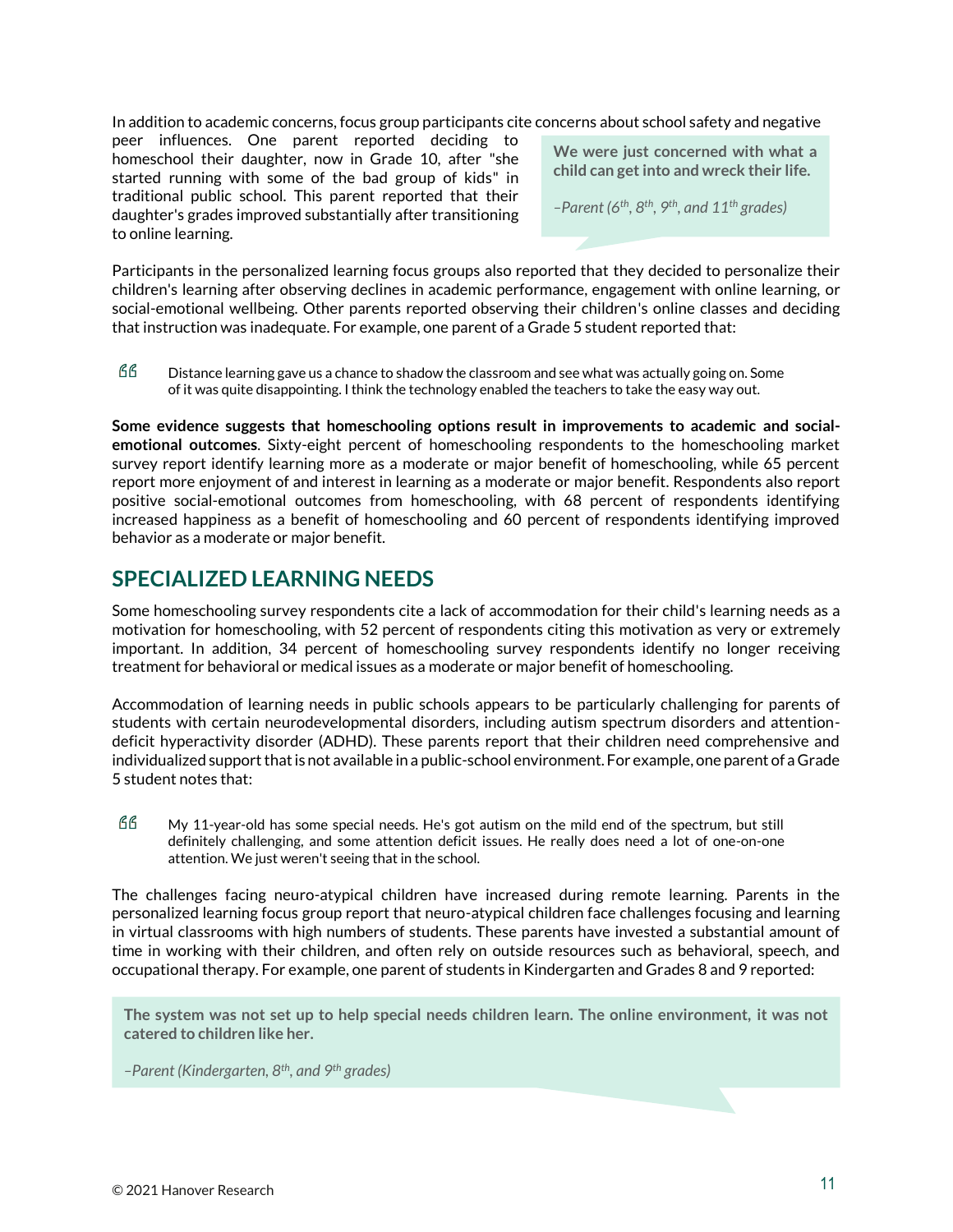# <span id="page-11-0"></span>**SECTION III: OBSTACLES TO HOMESCHOOLING**

**The most salient obstacles to homeschooling cited by current homeschoolers in the survey include concerns about instructional quality and children's future prospects, the time and financial burden of homeschooling, and difficulty accessing resources and support** (Figure 3.1). Fewer homeschoolers cite resistance from others or issues with regulations as obstacles to homeschooling. In the remainder of this section, Hanover reviews findings from the homeschool and personalized learning focus groups about families' concerns about social interaction and extracurricular activities and the time and financial burden of homeschooling or personalized learning. The following section provides additional detail about strategies families use to access resources.

| Concerns about my child's future prospects†<br>$(n=1,201)$        | 24%                    | 18% | 23%                      | 19%     | 16%      |
|-------------------------------------------------------------------|------------------------|-----|--------------------------|---------|----------|
| Lack of time $(n=1,223)$                                          | 26%                    | 17% | 23%                      | 19%     | 16%      |
| Lack of knowledge about homeschooling<br>$(n=1,223)$              | 21%                    | 20% | 25%                      | 19%     | 14%      |
| Concerns about my ability to provide<br>instruction ( $n=1,230$ ) | 27%                    | 20% | 22%                      | 16%     | 15%      |
| Financial burden (n=1,214)                                        | 31%                    | 20% | 18%                      | 18%     | 13%      |
| Trouble connecting to others who homeschool<br>$(n=1,181)$        | 26%                    | 21% | 25%                      | 17%     | 11%      |
| Trouble finding curricula (n=1,170)                               | 31%                    | 21% | 22%                      | 17%     | $ 10\% $ |
| Lack of resources† (n=1,222)                                      | 38%                    | 21% | 17%                      | 14% 11% |          |
| Resistance from child (n=1,209)                                   | 36%                    | 20% | 20%                      | 14%     | 10%      |
| related to child's disability-related needs<br>$(n=1,102)$        | 52%                    |     | 13%                      | 14%     | 12% 9%   |
| Issues with laws and regulations ( $n=1,139$ )                    | 44%                    |     | 20%                      | 17%     | 12% 7%   |
| Resistance from school officials (n=1,131)                        | 48%                    |     | 19%                      | 15%     | 11% 7%   |
| Resistance from spouse† (n=1,189)                                 | 50%                    |     | 17%                      | 16%     | 11% 7%   |
| Concerns about what people will think<br>$(n=1,203)$              |                        | 58% | 13%                      | 14%     | 8% 6%    |
|                                                                   | 0%<br>20%              | 40% | 60%                      | 80%     | 100%     |
| Not at all problematic                                            | ■ Slightly problematic |     | • Moderately problematic |         |          |
| ■ Very problematic<br>■ Extremely problematic                     |                        |     |                          |         |          |

#### **Figure 3.1: How problematic have the following obstacles to homeschooling your child been?**

Source: Homeschooling Market Survey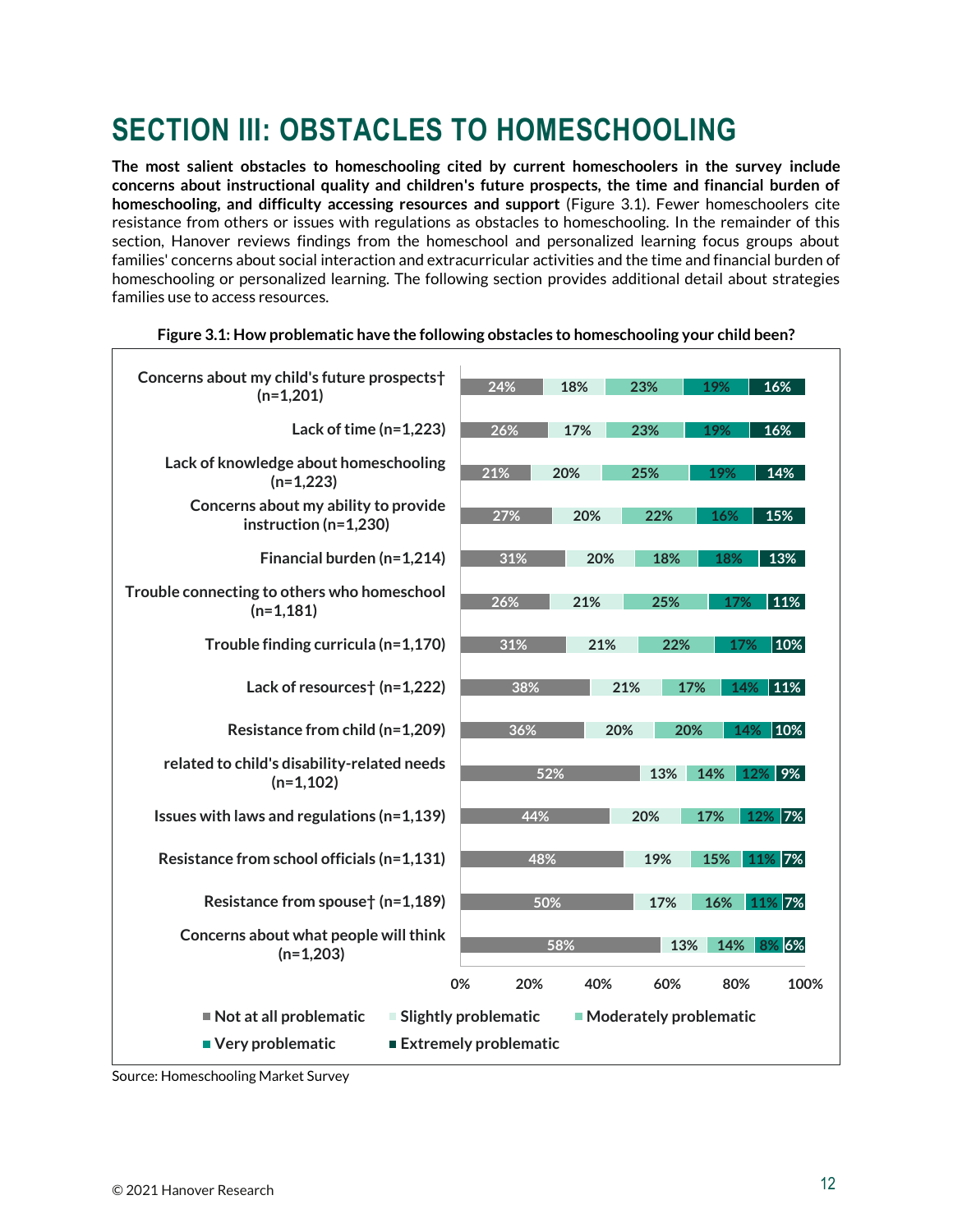## <span id="page-12-0"></span>**CONCERNS ABOUT SOCIAL INTERACTION AND EXTRACURRICULAR ACTIVITIES**

Homeschooling parents experience challenges ensuring that their children can participate in social interaction and extracurricular resources. The homeschooling market survey finds that 44 percent of parents experience challenges to socialization a moderate amount or a great deal, while 35 percent experience inadequate opportunities to participate in extracurricular activities.

Some parents in the personalized learning focus groups express concerns about social reintegration as students return to in-person learning after the COVID-19 pandemic. These parents report that younger children have become used to remaining at home with their parents, while older children find remote learning less structured than in-person learning. Some parents in the personalized learning focus group also worry that their children will not be academically prepared to return to in-person learning.

**My son gets less and less willing**  " **to join the school in person. He's really unwilling to go to school every day after feeling the comfort of home and spending their time entirely with his mommy and daddy.**

*–Parent (1st grade)*

### <span id="page-12-1"></span>**TIME AND FINANCIAL BURDEN**

Homeschooling focus group participants agree that homeschooling requires a substantial investment of time, and parents must determine whether homeschooling fits their lifestyle and other time commitments. Depending on the instructional model chosen, parents need to continuously monitor their student's progress or ensure that students remain engaged in online synchronous learning. Parents in the personalized learning focus group report that they follow the virtual learning model set by their child's school, while parents in the homeschooling focus group have more flexibility to customize a schedule.

Most parents in the personalized learning focus group report that their children need intensive parental supervision to complete assignments in online learning, including parents monitoring children during the school day and keeping track of assignments in the school's learning management system (LMS). Support needs vary by age. In general, younger students have more difficulty remaining engaged in online learning activities, while parents may find it difficult to teach more advanced subjects to older students. Parents report that they adapt the homeschool routine to meet their individual child's needs while maintaining a consistent schedule using the strategies listed in Figure 3.2.



**Establishing incentives and consequences motivates students to complete their work or attend virtual classes.** 

**Using timed intervals for each subject or task mimics the structure of a school building and helps to keep children focused.** 

**Treating the fridge as a cafeteria rather than the home kitchen helps to control boredom snacking.** 

**Getting dressed in the morning establishes a routine that students associate with school days rather than relaxed weekends or leisure days.**

Source: Homeschool Parent Focus Groups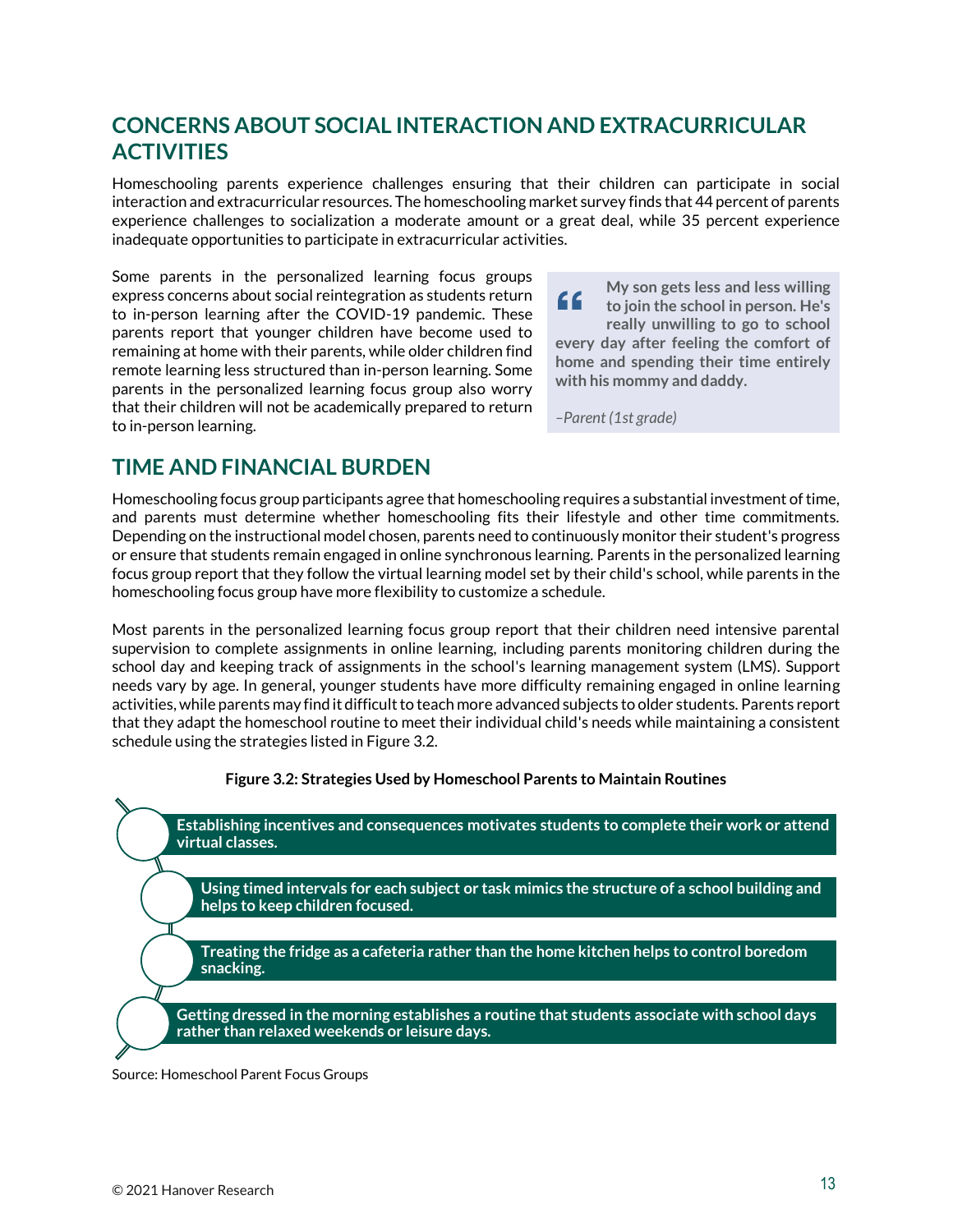Similarly, survey findings suggest that the investment of time required to set up a homeschooling arrangement and supervise students presents a barrier to homeschooling for many parents. The homeschooling market survey finds that 26 percent of homeschooling parents report difficulty managing homeschooling and other responsibilities a moderate amount or a great deal. The market survey also finds that 42 percent of parents who have never homeschooled identify lack of time as very or extremely problematic for their decision regarding homeschooling, compared to only 27 percent of homeschooling parents. This finding suggests that the time required for homeschooling may prevent families who would otherwise consider homeschooling from pursuing homeschooling options.

The challenge of setting consistent routines may be greater for families of students with special learning needs, who need more parent engagement and flexibility to develop a working routine. For example, one parent of students in Kindergarten and Grade 4 reports that:

GG My five-year-old has ADHD, so the schedule is unpredictable. One day, everything would be good. I don't know what I'm going to get with her. She likes to participate, but she's just distracted a lot, so she's got to run outside, do some laps.

Notably, homeschooling families in the homeschool focus groups often report that one parent works from home or works part-time. This finding may suggest that homeschooling is a more feasible option for families with flexible or non-traditional work arrangements and that the number of families able to pursue homeschooling will increase if these arrangements remain more common in the post-COVID-19 era. The McKinsey Global Institute predicts that between 20 and 25 percent of the overall workforce in highly developed economies will be able to adopt a hybrid schedule in which employees work remotely for a portion of the week.<sup>2</sup>

Parents identify financial burdens as a challenge to homeschooling, with 36 percent of non-homeschooling parents and 26 percent of homeschooling parents identifying this challenge as very or extremely problematic. In addition to the potential impact of homeschooling on parents' work, parents in the personalized learning focus group note that they have invested in creating personalized spaces for their children to complete schoolwork, including purchasing desks and learning materials and upgrading internet connectivity.

<sup>2</sup> Lund, S. et al. "The Future of Work After COVID-19." McKinsey Global Institute, February 18, 2021. https://www.mckinsey.com/featured-insights/future-of-work/the-future-of-work-after-covid-19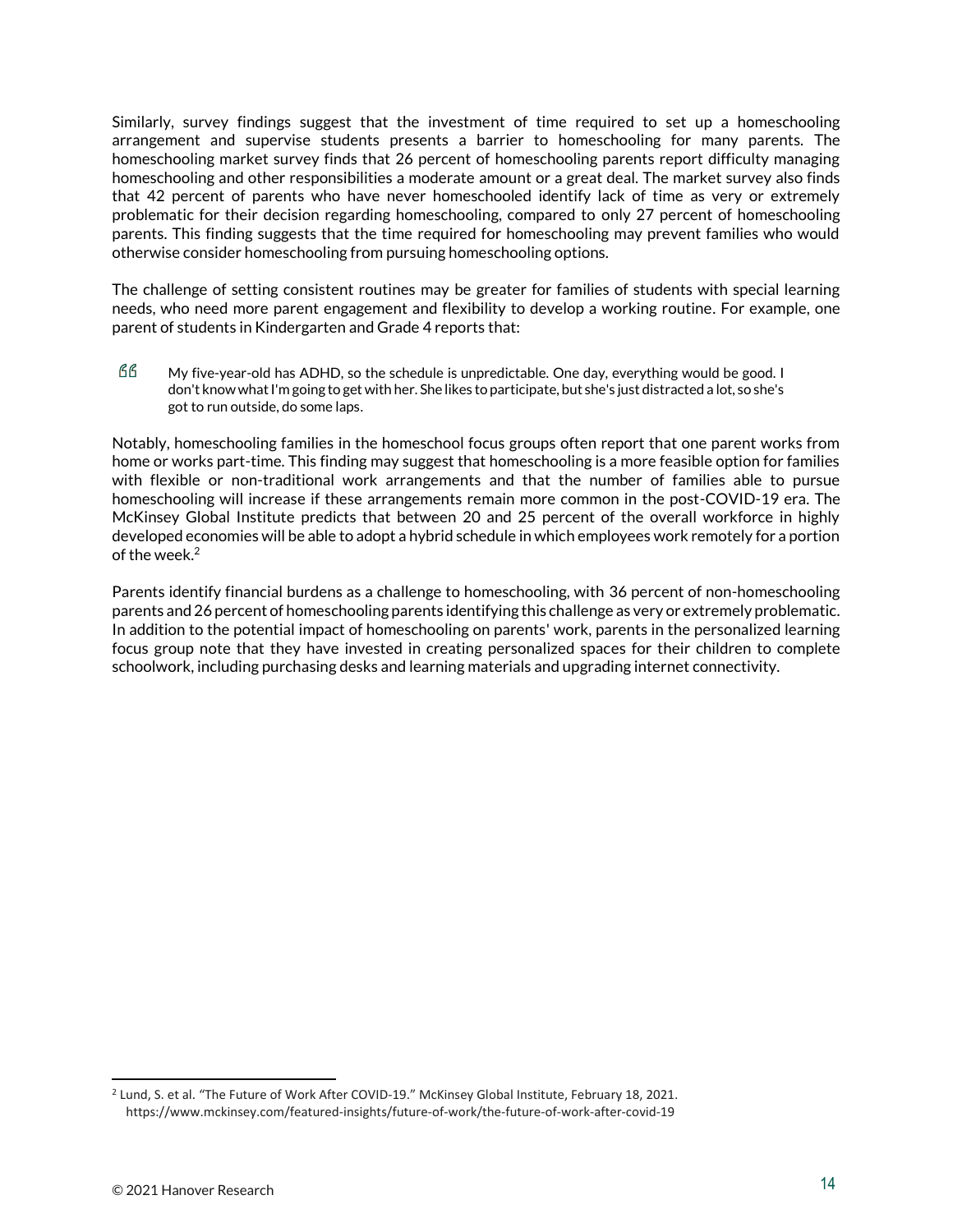# <span id="page-14-0"></span>**SECTION IV: HOMESCHOOLING RESOURCES AND SUPPORTS**

**Most respondents report that they have been able to access the supports and resources needed to support homeschooling**. Of the homeschooling parents responding to the homeschooling market survey, 53 percent report that it has been somewhat or very easy to find homeschooling resources. However, some homeschooling parents do report challenges identifying curricula and resources for homeschooling. Participants in the homeschooling focus groups report using a variety of instructional resources, including stand-alone curricular and supplemental apps and games. However, parents participating in the personalized learning focus groups report that supplemental resources are insufficient to meet their children's learning needs. Figure 4.1 lists specific resources reported by families participating in the homeschool focus groups.

| <b>FULL CURRICULA</b> |                     | <b>SUPPLEMENTAL RESOURCES</b> |                     |  |  |
|-----------------------|---------------------|-------------------------------|---------------------|--|--|
| Master Books          | PowerSchool         | ш<br><b>Reading Eggs</b>      | CodaKid             |  |  |
| <b>FunSchooling</b>   | Time4Learning<br>ш  | Duolingo<br>ш                 | Lexia               |  |  |
| Outschool             | K12.com             | Babbel<br>ш                   | ABCMouse            |  |  |
| Easy Peasy            | Schoology           | <b>Prodigy Math</b><br>ш      | ABCva               |  |  |
| Epic School           | <b>IXL</b> Learning | Khan Academy<br>ш             | ٠<br>Adventure Acad |  |  |

#### **Figure 4.1: Resources Used by Homeschool Families**

Source: Homeschool Family Focus Groups

### <span id="page-14-1"></span>**SOURCES OF INSTRUCTIONAL MATERIALS**

Homeschool parents rely heavily on networking with other homeschool parents for both socialization and information about curriculum and instruction. Parents work with teachers and other homeschool parents in their personal social networks and use social media to connect with other homeschooling families. For example, one focus group participant reported:

**RR** Using Nextdoor, I posted that I'm planning to homeschool my son and if any of you have already done it, please get in touch with me. Through that, one of my community members posted that they're also doing it. To my good luck, they were in the third grade, and my son was going to second, so it helped me out.

Experienced homeschool parents report partnering with other homeschool parents to share instructional duties in homeschooling co-ops or learning pods. Historically, these groups have met in person, although many have transitioned to videoconferencing platforms due to the COVID-19 pandemic. Co-ops and learning pods allow parents to share responsibility for teaching and create social opportunities for both parents and students. Some parents participating in homeschool focus groups report using resources available through state government websites. However, these parents also note that state websites can be time-consuming to navigate.

Likewise, parents in the personalized learning focus groups report collaborating with other parents to personalize learning and cope with the transition to remote learning. These parents appear to rely more on existing relationships, such as friends, family members, and less on formal networks or co-ops than parents in the homeschool focus groups. However, some personalized learning parents report setting up learning pods in which parents alternate teaching or students

**There are informal employee groups that you're sharing tips with one another. A lot of parents have learning pods…Also, there are parent support groups in our little neighborhood. –***Parent (6th grade)*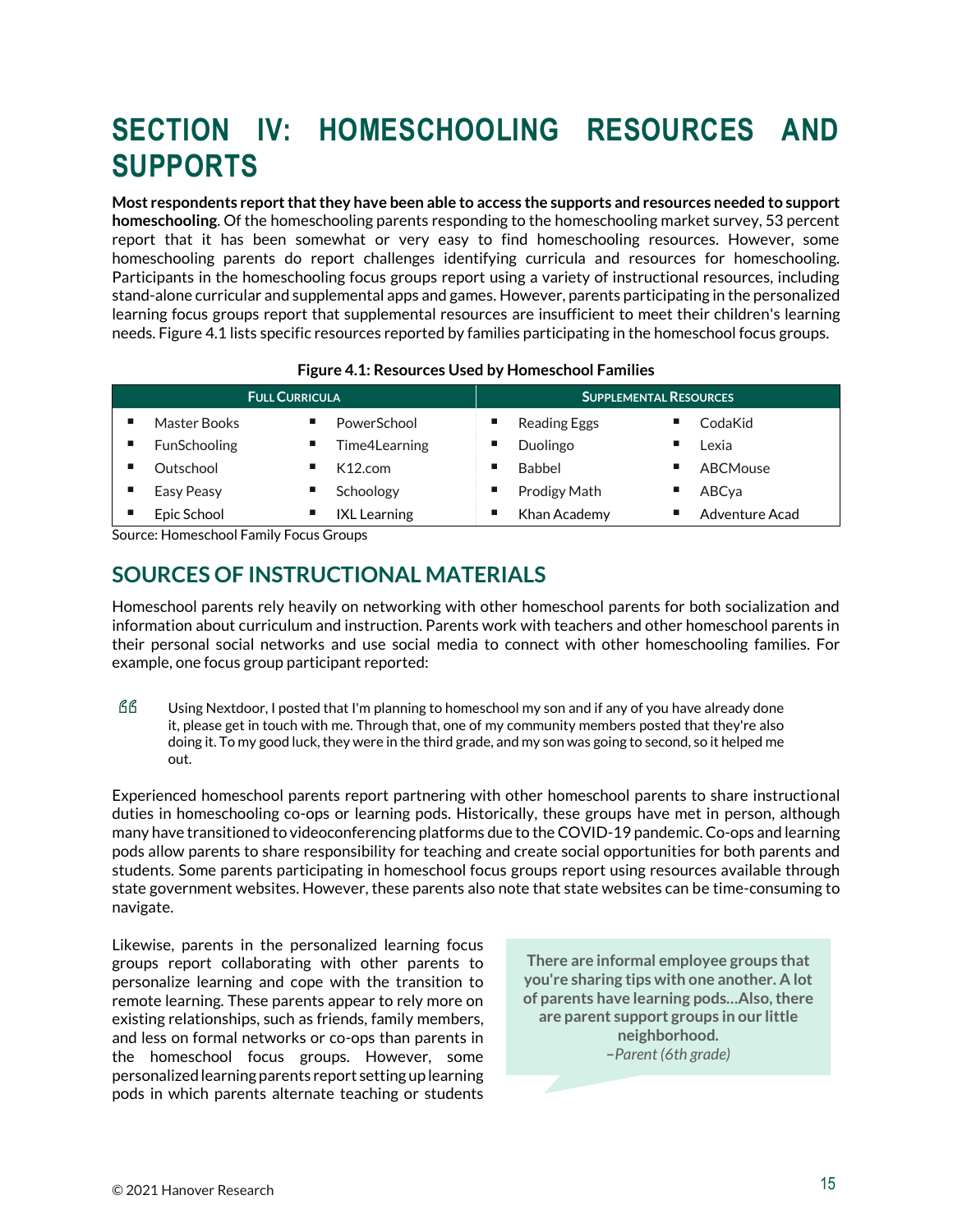learn in small groups. According to parents in the personalized learning groups, these learning pods provide an opportunity for socialization while reducing the burden of personalizing learning for individual parents.

### <span id="page-15-0"></span>**DIGITAL AND NON-DIGITAL RESOURCES**

Participants in the personalized learning focus groups use both digital and non-digital resources to supplement the basic curriculum. Figure 4.2 presents the benefits of digital supplementary materials identified by focus group participants.

#### **Figure 4.2: Benefits of Digital Supplementary Materials**



However, some parents prefer to use non-digital supplementary materials due to concerns about excessive screen time. These concerns are particularly prominent among parents of younger students who use the nondigital supplementary strategies listed in Figure 4.3 and parents of academically advanced students who need hands-on projects to prevent boredom.

#### **Figure 4.3: Nondigital Supplementary Activities for Young Students**



Source: Personalized Learning Focus Groups

## <span id="page-15-1"></span>**NEEDS FOR ADDITIONAL RESOURCES**

Both sets of parents expressed interest in a centralized hub of vetted learning resources that will provide access to the resources listed in Figure 4.4. Homeschooling focus group members express a desire for resource repositories that are searchable by state to identify materials approved for use in their state.

#### **Figure 4.4: Desired Supports from a Learning Resources**



Source: Personalized Learning Focus Groups

Additionally, parents in the personalized learning focus groups expressed a greater need for additional resources than parents in the homeschooling focus groups. These parents find it difficult to identify high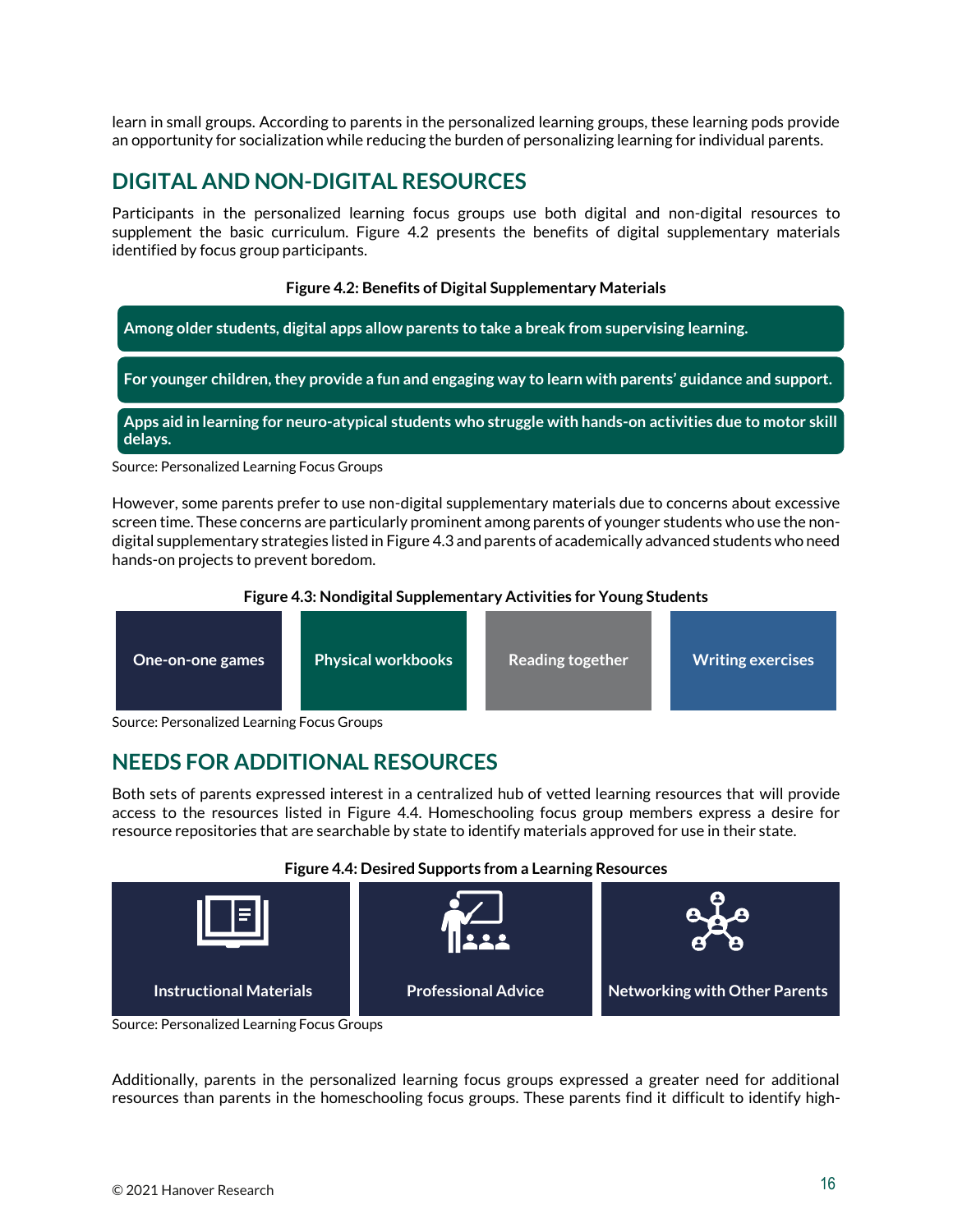quality resources within the wide range of resources available on the internet, particularly as information is often scattered across multiple websites. Some parents note that unverified information they receive from peers is not reliable. Personalized learning parents express a need for third-party assurance that the information they receive is reputable. These parents are also interested in discussions facilitated by school officials who can explain the local context around curriculum and instruction and receive feedback on online learning from parents. Individual school districts have taken varied approaches to learning pods and microschooling, with some districts seeking to limit the formation of learning pods due to equity concerns and others facilitating networking among families interested in learning pods.<sup>3</sup> EdChoice may be able to work with supportive school districts to create opportunities for collaboration among district staff and parents.

<sup>&</sup>lt;sup>3</sup> "Pandemic Learning Pods and K-12 Education." New York State School Boards Association, 2020. p. 2. https://www.nyssba.org/clientuploads/nyssba\_pdf/Reports/learning-pods-report-rev2-11182020.pdf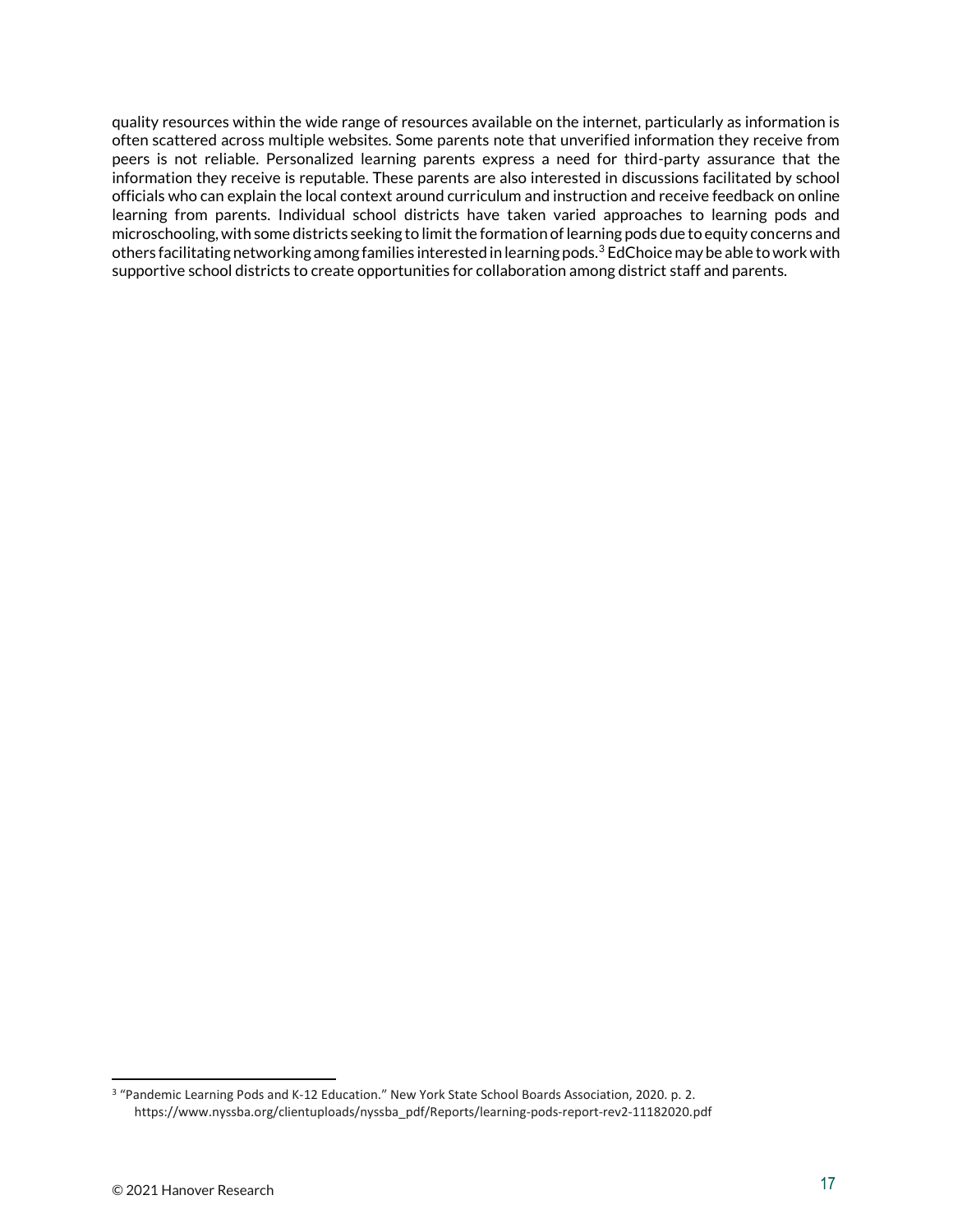# ABOUT HANOVER RESEARCH

Hanover Research provides high-quality, custom research and analytics through a cost-effective model that helps clients make informed decisions, identify and seize opportunities, and heighten their effectiveness.

#### OUR SOLUTIONS

#### • College & Career Readiness:

Support on-time student graduation and prepare all students for post-secondary education and careers.

#### • Program Evaluation:

Measure program impact to support informed, evidence-based investments in resources that maximize student outcomes and manage costs.

• Safe & Supportive Environments: Create an environment that supports the academic, cultural, and social-emotional needs of students, parents, and staff through a comprehensive annual assessment of climate and culture.

#### A CADEMIC SOLUTIONS ADMINISTRATIVE SOLUTIONS

- Family and Community Engagement: Expand and strengthen family and community relationships and identify community partnerships that support student success.
- Talent Recruitment, Retention & Development:

Attract and retain the best staff through an enhanced understanding of the teacher experience and staff professional development needs.

• Operations Improvement: Proactively address changes in demographics, enrollment levels, and community expectations in your budgeting decisions.

#### LEADERSHIP SOLUTION

Build a high-performing administration that is the first choice for students, parents, and staff.

#### OUR BENEFITS



**EXPERT** 200+ analysts with multiple methodology research expertise



FLEXIBLE Ongoing custom research agenda adapts with organizations' needs



**DEDICATED** Exclusive account and research teams ensure strategic partnership



**EFFICIENT** Annual, fixed-fee model shares costs and benefits